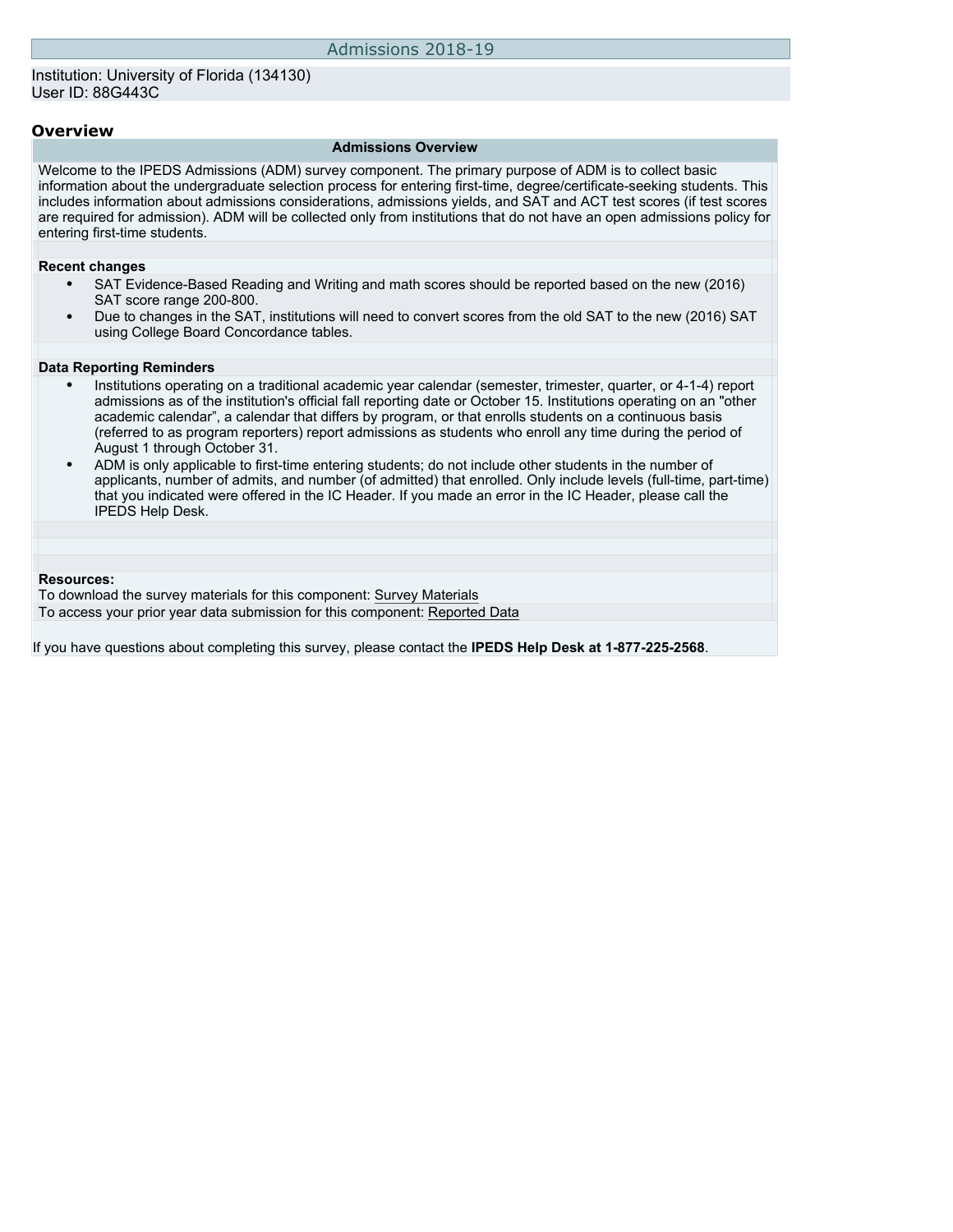# **Admissions Considerations**

**1. Please select the option that best describes how your institution uses any of the following data in its**

### **undergraduate selection process.**

| <b>Admission Considerations</b>                                                                                                                                                                                                                                                                    |   | but not<br>required | Required Considered Recommended Neither Required<br>nor Recommended |
|----------------------------------------------------------------------------------------------------------------------------------------------------------------------------------------------------------------------------------------------------------------------------------------------------|---|---------------------|---------------------------------------------------------------------|
| Secondary school GPA                                                                                                                                                                                                                                                                               | Θ | n                   |                                                                     |
| Secondary school rank                                                                                                                                                                                                                                                                              | O |                     | Θ                                                                   |
| Secondary school record                                                                                                                                                                                                                                                                            | Θ | o                   |                                                                     |
| Completion of college-preparatory program                                                                                                                                                                                                                                                          | o | n                   |                                                                     |
| Recommendations                                                                                                                                                                                                                                                                                    | റ | ⌒                   | റ                                                                   |
| Formal demonstration of competencies (e.g., portfolios,<br>certificates of mastery, assessment instruments)                                                                                                                                                                                        | O |                     | Θ                                                                   |
| Admission test scores                                                                                                                                                                                                                                                                              |   |                     |                                                                     |
| SAT / ACT                                                                                                                                                                                                                                                                                          | Θ | o                   |                                                                     |
| Other Test (ABT, Wonderlic, WISC-III, etc.)<br>Note: If this is the only requirement other than a diploma or<br>equivalent, and few students are not admitted due to this<br>test, your institution is open enrollment. Please contact the<br>Help Desk to correct your response to this question. | O |                     | ര                                                                   |
| TOEFL (Test of English as a Foreign Language)                                                                                                                                                                                                                                                      | O |                     | О                                                                   |

 $\bigoplus$  **You may use the space below to provide context for the data you've reported above. These context notes** 

**will be posted on the College Navigator website, and should be written so they can be understood by students and parents.**

Students will need to provide a completed High School Transcript upon admission to the University.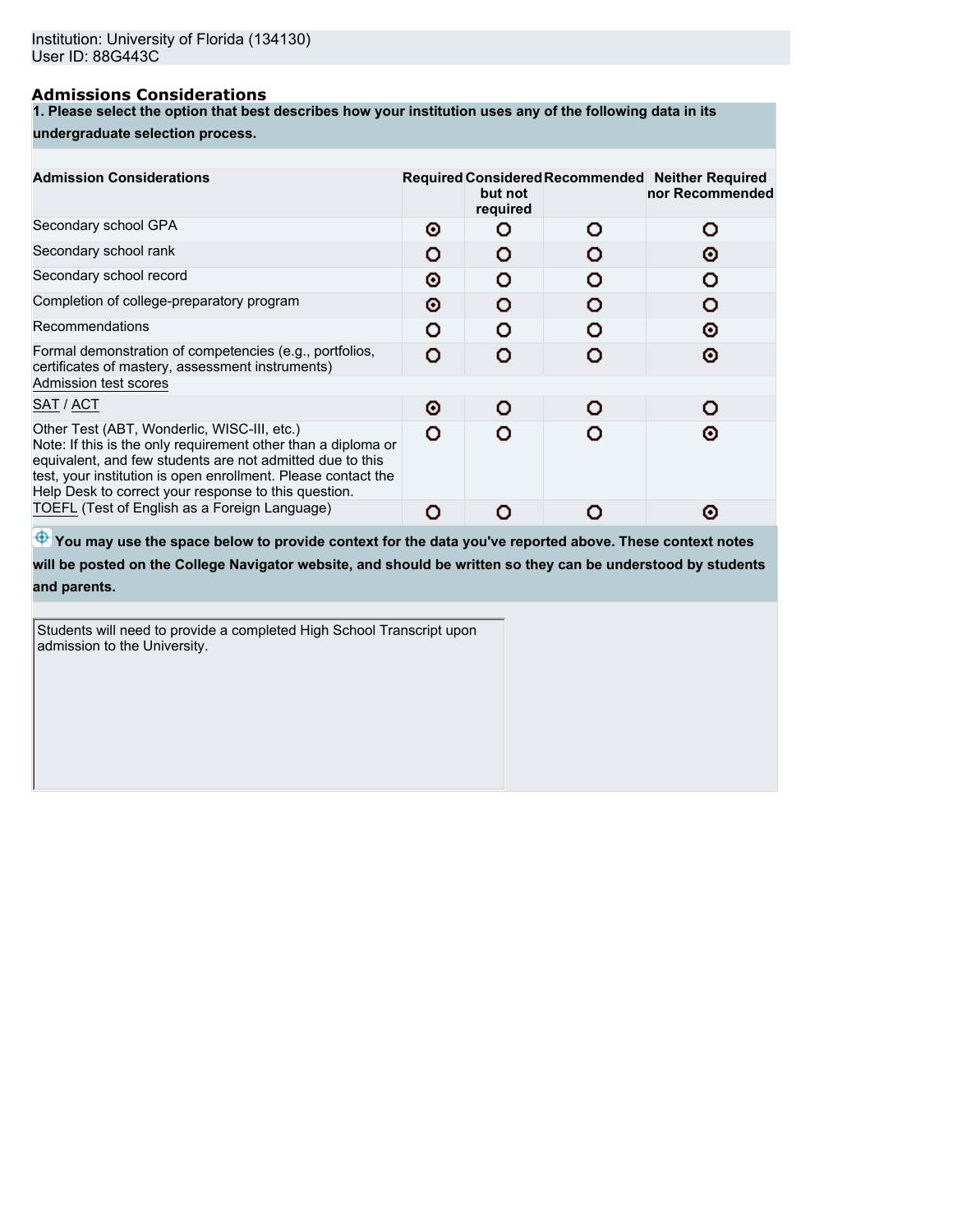# **Selection Process - A/A/E**

**2. Provide the number of first-time, degree/certificate-seeking undergraduate students who applied, who were admitted, and who enrolled (either full- or part-time) at your institution for Fall 2018. Include early decision, early action, and students who began studies during the summer prior to Fall 2018.**

Remember that this question is only applicable to first-time students, do not include other students in these totals.

Only include levels that you indicated were offered in the IC Header. If you made an error in the IC Header, please remember to fix the error next year.

|                                                        | Men    | Women  | Total  |
|--------------------------------------------------------|--------|--------|--------|
| Number of applicants                                   | 16.465 | 22.440 | 38,905 |
| Number of admissions                                   | 5.906  | 9.171  | 15.077 |
| Number (of admitted) that enrolled full-time           | 2.705  | 4.063  | 6,768  |
| Number (of admitted) that enrolled part-time           | 11     | 22     | 33     |
| Total enrolled full-time and part-time                 | 2.716  | 4,085  | 6,801  |
| Percent of admissions enrolled full-time and part-time | 46     | 45     | 45     |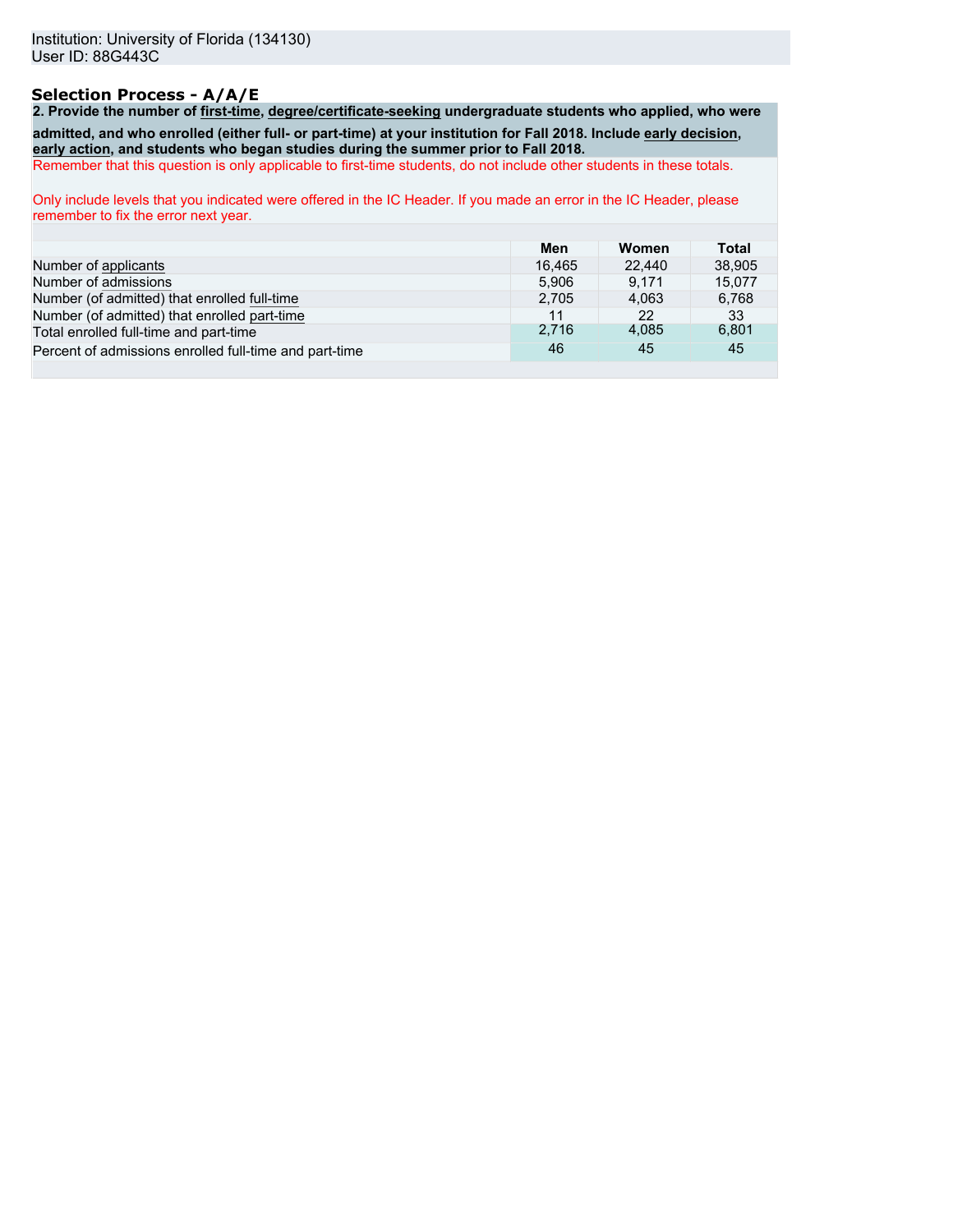# **Selection Process - Test Scores**

**3. Provide data for Fall 2018. Include new students admitted the summer prior to Fall 2018.**

**SAT scores for 2018-19 must be reported using the new (2016) SAT score scale. Please see instructions for more information.**

| Number of enrolled students that submitted SAT scores  | 5.595           |                          |  |
|--------------------------------------------------------|-----------------|--------------------------|--|
| Percent of enrolled students that submitted SAT scores |                 | 82                       |  |
| Number of enrolled students that submitted ACT scores  |                 | 3.879                    |  |
| Percent of enrolled students that submitted ACT scores |                 | 57                       |  |
|                                                        |                 |                          |  |
|                                                        | 25th Percentile | <b>75th Percentile</b>   |  |
| SAT Evidence-Based Reading and Writing                 | 640             | $\bigcirc$ 710           |  |
| <b>SAT Math</b>                                        | 640             | $\bigcirc$ 730           |  |
|                                                        |                 |                          |  |
| <b>ACT Composite</b>                                   | 27              | $\blacktriangleright$ 32 |  |
| <b>ACT English</b>                                     | 26              | $\bigcirc$ 34            |  |
| <b>ACT Math</b>                                        | 26              | 30                       |  |
|                                                        |                 |                          |  |

**<sup>4</sup>** You may use the space below to provide context for the data you've reported above. These context notes **will be posted on the College Navigator website, and should be written to be understood by students and parents.**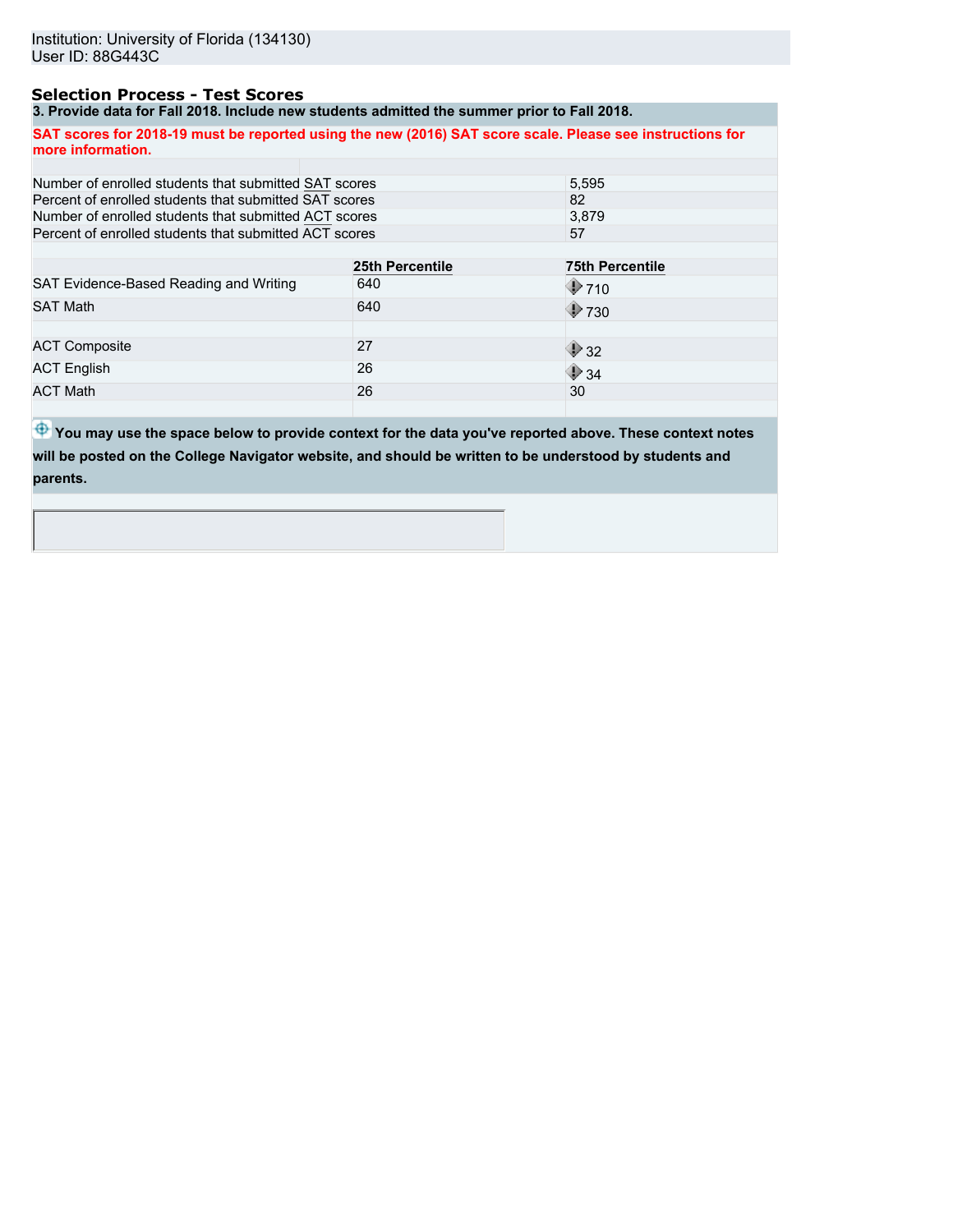# **Prepared by**

The name of the preparer is being collected so that we can follow up with the appropriate person in the event that there are questions concerning the data. The Keyholder will be copied on all email correspondence to other preparers. The time it took to prepare this component is being collected so that we can continue to improve our estimate of the reporting burden associated with IPEDS. Please include in your estimate the time it took for you to review instructions, query and search data sources, complete and review the component, and submit the data through the Data Collection System.

| Thank you for your assistance.                                                                                                    |                                         |  |                                                            |                      |            |                                            |
|-----------------------------------------------------------------------------------------------------------------------------------|-----------------------------------------|--|------------------------------------------------------------|----------------------|------------|--------------------------------------------|
|                                                                                                                                   |                                         |  |                                                            |                      |            |                                            |
| This survey component was prepared by:                                                                                            |                                         |  |                                                            |                      |            |                                            |
|                                                                                                                                   | Reyholder                               |  | <b>SFA Contact</b>                                         |                      |            | <b>HR Contact</b>                          |
|                                                                                                                                   | <b>Finance Contact</b>                  |  | Academic Library Contact                                   |                      |            | Other                                      |
|                                                                                                                                   | Name: Cathy Lebo                        |  |                                                            |                      |            |                                            |
|                                                                                                                                   | Email: clebo@aa.ufl.edu                 |  |                                                            |                      |            |                                            |
|                                                                                                                                   |                                         |  |                                                            |                      |            |                                            |
| How many staff from your institution only were involved in the data collection and reporting process of this<br>survey component? |                                         |  |                                                            |                      |            |                                            |
| 6.00 Number of Staff (including yourself)                                                                                         |                                         |  |                                                            |                      |            |                                            |
|                                                                                                                                   |                                         |  |                                                            |                      |            |                                            |
| How many hours did you and others from your institution only spend on each of the steps below when                                |                                         |  |                                                            |                      |            |                                            |
| responding to this survey component?                                                                                              |                                         |  |                                                            |                      |            |                                            |
|                                                                                                                                   |                                         |  |                                                            |                      |            |                                            |
| Exclude the hours spent collecting data for state and other reporting purposes.                                                   |                                         |  |                                                            |                      |            |                                            |
| <b>Staff member</b>                                                                                                               | <b>Collecting Data</b><br><b>Needed</b> |  | <b>Revising Data to Match</b><br><b>IPEDS Requirements</b> | <b>Entering Data</b> |            | <b>Revising and</b><br><b>Locking Data</b> |
| Your office                                                                                                                       | 8.00 hours                              |  | 15.00 hours                                                |                      | 1.00 hours | 4.00 hours                                 |
| <b>Other offices</b>                                                                                                              | 8.00 hours                              |  | 3.00 hours                                                 |                      | hours      | hours                                      |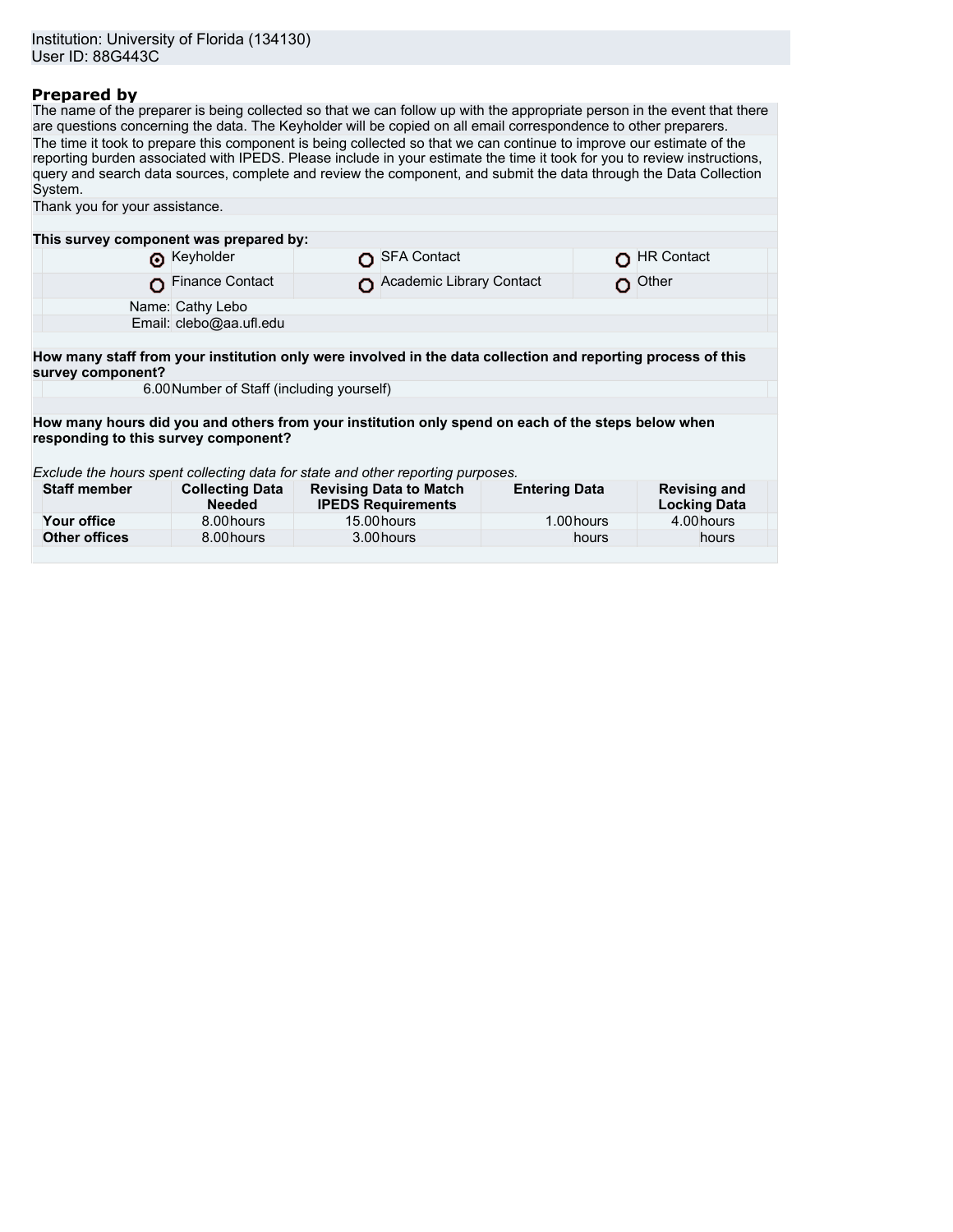### **Summary**

# **Admissions Component Summary**

IPEDS collects important information regarding your institution. All data reported in IPEDS survey components become available in the IPEDS Data Center and appear as aggregated data in various Department of Education reports. Additionally, some of the reported data appears specifically for your institution through the College Navigator website and is included in your institution's Data Feedback Report (DFR). The purpose of this summary is to provide you an opportunity to view some of the data that, when accepted through the IPEDS quality control process, will appear on the College Navigator website and/or your DFR. College Navigator is updated approximately three months after the data collection period closes and Data Feedback Reports will be available through the [Data Center](https://nces.ed.gov/ipeds/use-the-data) and sent to your institution's CEO in November 2018.

Please review your data for accuracy. If you have questions about the data displayed below after reviewing the data reported on the survey screens, please contact the IPEDS Help Desk at: 1-877-225-2568 or ipedshelp@rti.org.

| <b>ADMISSIONS INFORMATION</b>    |                               |                                                                                                                                 |        |             |        |  |  |
|----------------------------------|-------------------------------|---------------------------------------------------------------------------------------------------------------------------------|--------|-------------|--------|--|--|
| Undergraduate Admissions         |                               | Total                                                                                                                           | Male   |             | Female |  |  |
|                                  | Number of applicants          | 38,905                                                                                                                          | 16,465 |             | 22,440 |  |  |
|                                  | Percent admitted              | 39%                                                                                                                             | 36%    |             | 41%    |  |  |
|                                  | Percent admitted who enrolled | 45%                                                                                                                             | 46%    |             | 45%    |  |  |
| <b>Admissions Considerations</b> |                               | Required                                                                                                                        |        | Recommended |        |  |  |
|                                  |                               | Secondary school GPA<br>Secondary school record<br>Completion of college-preparatory program<br>Admission test scores (SAT/ACT) |        | N/A         |        |  |  |

| <b>Test Scores</b>                     | # Submitting Scores         | % Submitting Scores         |
|----------------------------------------|-----------------------------|-----------------------------|
| <b>SAT</b>                             | 5,595                       | 82%                         |
| <b>ACT</b>                             | 3,879                       | 57%                         |
|                                        | 25 <sup>th</sup> Percentile | 75 <sup>th</sup> Percentile |
| SAT Evidence-Based Reading and Writing | 640                         | 710                         |
| <b>SAT Math</b>                        | 640                         | 730                         |
|                                        |                             |                             |
| <b>ACT Composite</b>                   | 27                          | 32                          |
| <b>ACT English</b>                     | 26                          | 34                          |
| <b>ACT Math</b>                        | 26                          | 30                          |
|                                        |                             |                             |